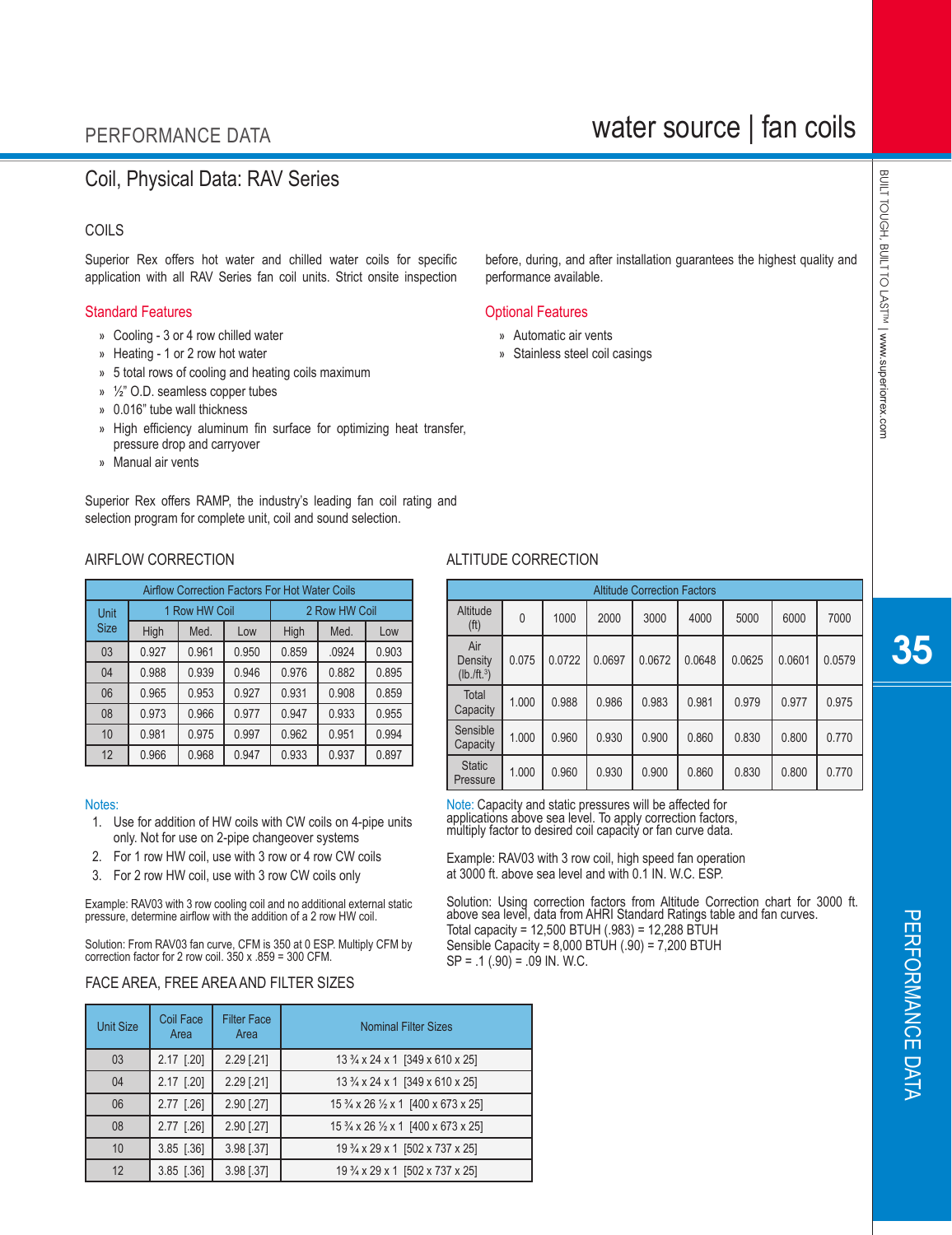# water source | fan coils

## Physical Data RAV Series

## AHRI STANDARD RATINGS

|               | Coil<br>Model/Size |            | <b>Airflow CFM</b> |           | <b>Cooling Capacity</b> | Water           | Power Input |         |
|---------------|--------------------|------------|--------------------|-----------|-------------------------|-----------------|-------------|---------|
|               | Rows               | <b>FPI</b> | (Dry Flow)         | QT (BTUH) | QS (BTUH)               | Flow Rate (GPM) | WPD (ft-wg) | (Watts) |
| <b>RAV 03</b> | 3                  | 14         | 346                | 12649     | 8920                    | 2.5             | 6.36        | 66      |
| <b>RAV 04</b> | 3                  | 14         | 441                | 15649     | 11060                   | 3.1             | 8.48        | 118     |
| <b>RAV 06</b> | 3                  | 14         | 608                | 23430     | 16069                   | 4.6             | 15.93       | 142     |
| <b>RAV 08</b> | 3                  | 14         | 799                | 26969     | 19200                   | 5.4             | 10.13       | 247     |
| <b>RAV 10</b> | 3                  | 14         | 1006               | 36419     | 25510                   | 7.3             | 8.49        | 279     |
| <b>RAV 12</b> | 3                  | 14         | 1238               | 42229     | 29959                   | 8.4             | 9.63        | 474     |
| <b>RAV 03</b> | 4                  | 14         | 337                | 15750     | 10470                   | 3.1             | 11.31       | 66      |
| <b>RAV 04</b> | 4                  | 14         | 426                | 19450     | 12989                   | 3.9             | 13.86       | 118     |
| <b>RAV 06</b> | 4                  | 14         | 587                | 27260     | 18129                   | 5.4             | 13.86       | 142     |
| <b>RAV 08</b> | 4                  | 14         | 779                | 33709     | 22799                   | 6.7             | 17.96       | 247     |
| <b>RAV 10</b> | 4                  | 14         | 989                | 42099     | 28780                   | 8.4             | 7.1         | 279     |
| <b>RAV 12</b> | 4                  | 14         | 1206               | 49159     | 33970                   | 9.7             | 8.49        | 474     |

Note: Based on 80°F DB and 67°F WB EAT, 45°F EWT, 10°F temperature rise, high fan speed. Motor type is PSC and motor voltage is 115/1/60. Airflow under dry coil conditions. All models tested at 0.0" external static pressure.

## HEATING CAPACITY

| Unit Type | <b>Unit Size</b> | Nom CFM |          | 1 Row      |            | 2 Row    |            |            |  |
|-----------|------------------|---------|----------|------------|------------|----------|------------|------------|--|
|           |                  |         | QS (MBH) | <b>GPM</b> | <b>WPD</b> | QS (MBH) | <b>GPM</b> | <b>WPD</b> |  |
|           | 03               | 350     | 17.6     | 0.9        | 0.53       | 28.6     | 1.5        | 2.56       |  |
|           | 04               | 466     | 17.9     | 0.9        | 0.26       | 35.4     | 1.8        | 3.79       |  |
| RAV / RAR | 06               | 592     | 24.9     | 1.3        | 0.27       | 47.3     | 2.4        | 8.51       |  |
|           | 08               | 846     | 29.8     | 1.5        | 0.33       | 59.8     | 3.1        | 12.96      |  |
|           | 10               | 971     | 44.9     | 2.3        | 0.78       | 74.5     | 3.8        | 3.84       |  |
|           | 12               | 1225    | 49.7     | 2.6        | 0.93       | 87.9     | 4.5        | 5.17       |  |

Note: Based on 70°F DB EAT, 180°F EWT, 40°F temperature drop, high fan speed

### RAV UNIT WEIGHT DATA

| Component                                        | <b>Unit Size</b>                 |           |           |           |           |           |          |  |  |
|--------------------------------------------------|----------------------------------|-----------|-----------|-----------|-----------|-----------|----------|--|--|
|                                                  | 03                               | 04        | 06        | 08        | 10        | 12        |          |  |  |
| <b>RAV Base Unit</b>                             | 218 [99]                         | 218 [99]  | 235 [107] | 235 [107] | 277 [126] | 277 [126] |          |  |  |
|                                                  | RAVM/RAVL Fire Rated Wall Plenum | 130 [59]  | 130 [59]  | 145 [66]  | 145 [66]  | 160 [73]  | 160 [73] |  |  |
| RAVM/RAVL Non Fire Rated Wall Plenum             | 78 [35]                          | 78 [35]   | 87 [40]   | 87 [40]   | 96 [44]   | 96 [44]   |          |  |  |
| (4) 2" Risers & (1) 1" Riser (115" L & 3/4" INS) |                                  | 100 [45]  | 100 [45]  | 100 [45]  | 100 [45]  | 100 [45]  | 100 [45] |  |  |
|                                                  | 3 Row - Dry                      | 20[9]     | 20 [9]    | 24 [15]   | 24 [15]   | $34$ [15] | 34 [15]  |  |  |
|                                                  | 3 Row - Wet                      | 26 [12]   | 26 [12]   | $31$ [14] | $31$ [14] | 44 [20]   | 44 [20]  |  |  |
| <b>Total Coil</b>                                | 4 Row - Dry                      | $25$ [11] | 25 [11]   | 30 [14]   | 30 [14]   | 42 [19]   | 42 [19]  |  |  |
| <b>Rows</b>                                      | 4 Row - Wet                      | $32$ [15] | $32$ [15] | 39 [18]   | 39 [18]   | 55 [25]   | 55 [25]  |  |  |
|                                                  | 5 Row - Dry                      | 30[14]    | 30 [14]   | 35[16]    | 35[16]    | 50 [23]   | 50 [23]  |  |  |
|                                                  | 5 Row - Wet                      | 38 [17]   | 38 [17]   | 46 [21]   | 46 [21]   | 66 [30]   | 66 [30]  |  |  |

Note: Unit weight data is in pounds [kilograms]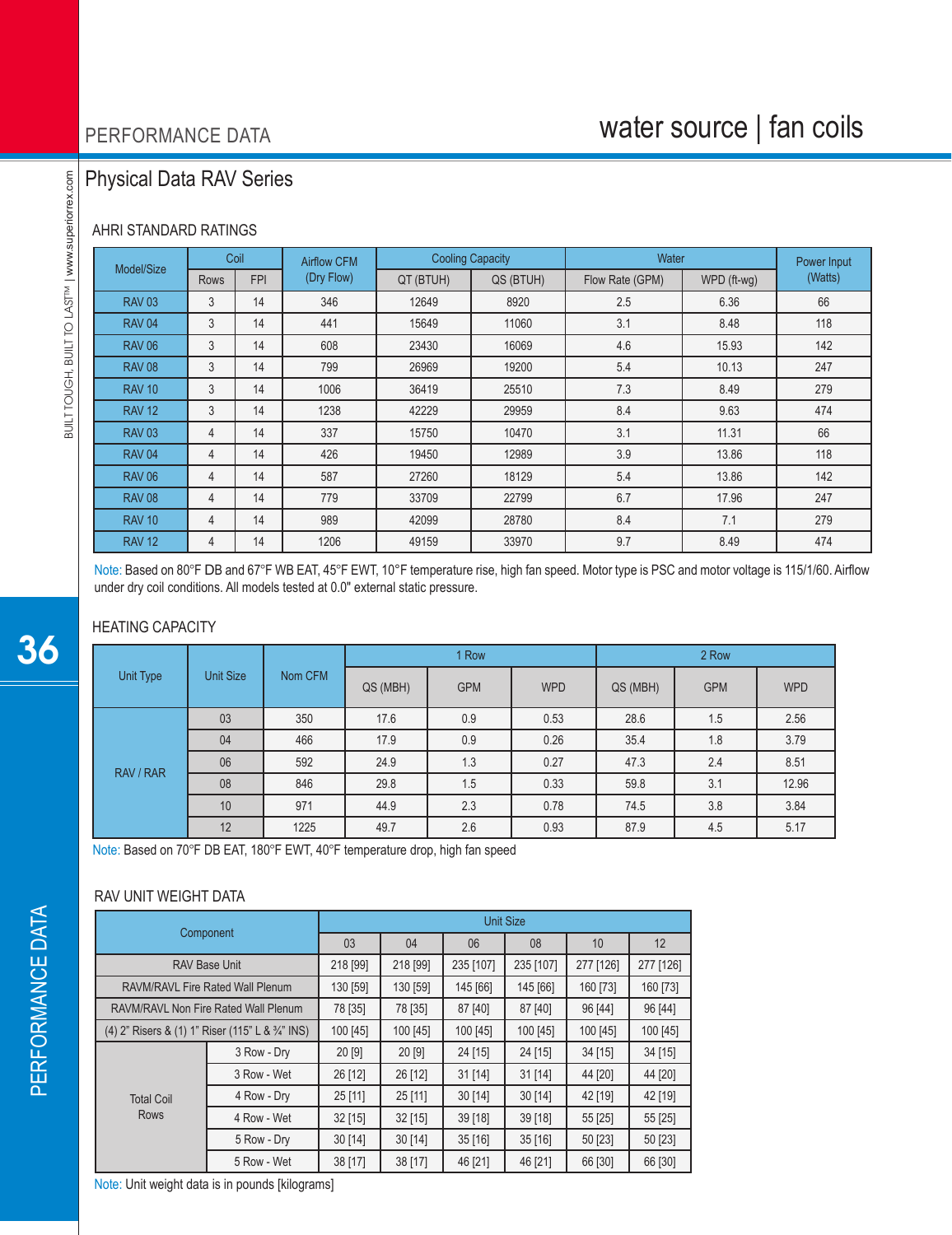## Electric Heat

## Standard Features

- » ETL listed as an assembly for safety compliance
- » Single point power connection
- » Mounted in preheat position
- » Automatic reset primary and back-up secondary thermal limits
- » Internal wiring rated at 105°C
- » Integral electric heat assembly with removable element for easy service

RAV ELECTRIC HEAT SELECTION CHART (AMPS)

» Stainless steel terminals and hardware

### Optional Features

- » Silent solid state relays
- » Manual reset secondary thermal units
- » Door interlocking disconnect switch
- » Main fusing

### Electrical Calculations Information

- 1. Contact your Superior Rex representative for more information on electrical calculations, including FLA, MCA and MOP
- 2. Non-Fused Door Interlock Disconnect Switch shall be sized according to MCA
- 3. Fused Door Interlock Disconnect Switch and Main Fusing shall be sized according to MOP

Useful Formulas  $kW^*$  = CFM x  $\Delta$ T x 1.085\*\* 3413 1Ø AMPs = kW x 1000 Volts \* 1kW = 3413 BTU/H \*\* Capacity at sea level

Altitude Considerations: Reduce by 0.034 for each 1000 ft. of altitude above sea level.

Example: 5000 ft./1000 ft. = 5  $5 \times 0.034 = 0.17$  $1.085 - 0.17 = 0.915$ 

#### Notes:

- 1. Shaded areas of the electric heat selection chart indicate kW and voltage options not available
- 2. Available voltages are single phase, 60 hertz
- 3. Size heater for Leaving Air Temperature (LAT) less than 104°F
- 4. Silent, solid state heater relay is available for heater currents less than 18 amps
- 5. Ask Superior Rex representative about continuously modulating electric heat using<br>SSR and special control options SSR and special control options

| vailable voltages are single phase, 60 h                                                                     |  |
|--------------------------------------------------------------------------------------------------------------|--|
| ze heater for Leaving Air Temperature (<br>ss than 104°F                                                     |  |
| lent, solid state heater relay is availabl<br>ater currents less than 18 amps                                |  |
| sk Superior Rex representative a<br>intinuously modulating electric heat u<br>SR and special control options |  |
|                                                                                                              |  |

|                  | <b>MBH</b>   | 3.4 | 6.8  | 10.2 | 13.7        | 17.1 | 20.5 | 23.9 | 27.3 | 30.7 | 34.1 |
|------------------|--------------|-----|------|------|-------------|------|------|------|------|------|------|
| <b>Unit Size</b> | <b>KW</b>    | 1.0 | 2.0  | 3.0  | 4.0         | 5.0  | 6.0  | 7.0  | 8.0  | 9.0  | 10.0 |
|                  | <b>Volts</b> |     |      |      | <b>AMPS</b> |      |      |      |      |      |      |
|                  | 115          | 8.7 | 17.4 | 26.1 |             |      |      |      |      |      |      |
| $03\,$           | 208          | 4.8 | 9.6  | 14.4 |             |      |      |      |      |      |      |
|                  | 230          | 4.4 | 8.7  | 13.1 |             |      |      |      |      |      |      |
|                  | 277          | 3.6 | 7.2  | 10.8 |             |      |      |      |      |      |      |
|                  | 115          | 8.7 | 17.4 | 26.1 | 34.8        |      |      |      |      |      |      |
| 04               | 208          | 4.8 | 9.6  | 14.4 | 19.2        |      |      |      |      |      |      |
|                  | 230          | 4.4 | 8.7  | 13.1 | 17.4        |      |      |      |      |      |      |
|                  | 277          | 3.6 | 7.2  | 10.8 | 14.4        |      |      |      |      |      |      |
|                  | 115          | 8.7 | 17.4 | 26.1 | 34.8        |      |      |      |      |      |      |
| $06\,$           | 208          | 4.8 | 9.6  | 14.4 | 19.2        | 24.1 |      |      |      |      |      |
|                  | 230          | 4.4 | 8.7  | 13.1 | 17.4        | 21.8 |      |      |      |      |      |
|                  | 277          | 3.6 | 7.2  | 10.8 | 14.4        | 18.1 |      |      |      |      |      |
|                  | 115          | 8.7 | 17.4 | 26.1 | 34.8        |      |      |      |      |      |      |
| ${\bf 08}$       | 208          | 4.8 | 9.6  | 14.4 | 19.2        | 24.1 | 28.9 | 33.7 | 38.5 |      |      |
|                  | 230          | 4.4 | 8.7  | 13.1 | 17.4        | 21.8 | 26.1 | 30.5 | 34.8 |      |      |
|                  | 277          | 3.6 | 7.2  | 10.8 | 14.4        | 18.1 | 21.7 | 25.3 | 28.9 |      |      |
|                  | 115          | 8.7 | 17.4 | 26.1 | 34.8        |      |      |      |      |      |      |
| $10$             | 208          | 4.8 | 9.6  | 14.4 | 19.2        | 24.1 | 28.9 | 33.7 | 38.5 | 43.3 |      |
|                  | 230          | 4.4 | 8.7  | 13.1 | 17.4        | 21.8 | 26.1 | 30.5 | 34.8 | 39.2 | 43.5 |
|                  | 277          | 3.6 | 7.2  | 10.8 | 14.4        | 18.1 | 21.7 | 25.3 | 28.9 | 32.5 | 36.1 |
|                  | 115          | 8.7 | 17.4 | 26.1 | 34.8        |      |      |      |      |      |      |
| $12$             | 208          | 4.8 | 9.6  | 14.4 | 19.2        | 24.1 | 28.9 | 33.7 | 38.5 | 43.3 |      |
|                  | 230          | 4.4 | 8.7  | 13.1 | 17.4        | 21.8 | 26.1 | 30.5 | 34.8 | 39.2 | 43.5 |
|                  | 277          | 3.6 | 7.2  | 10.8 | 14.4        | 18.1 | 21.7 | 25.3 | 28.9 | 32.5 | 36.1 |

BUILT TOUGH, BUILT TO LASTIM | www.superiorrex.com BUILT TOUGH, BUILT TO LAST™| www.superiorrex.com

# water source | fan coils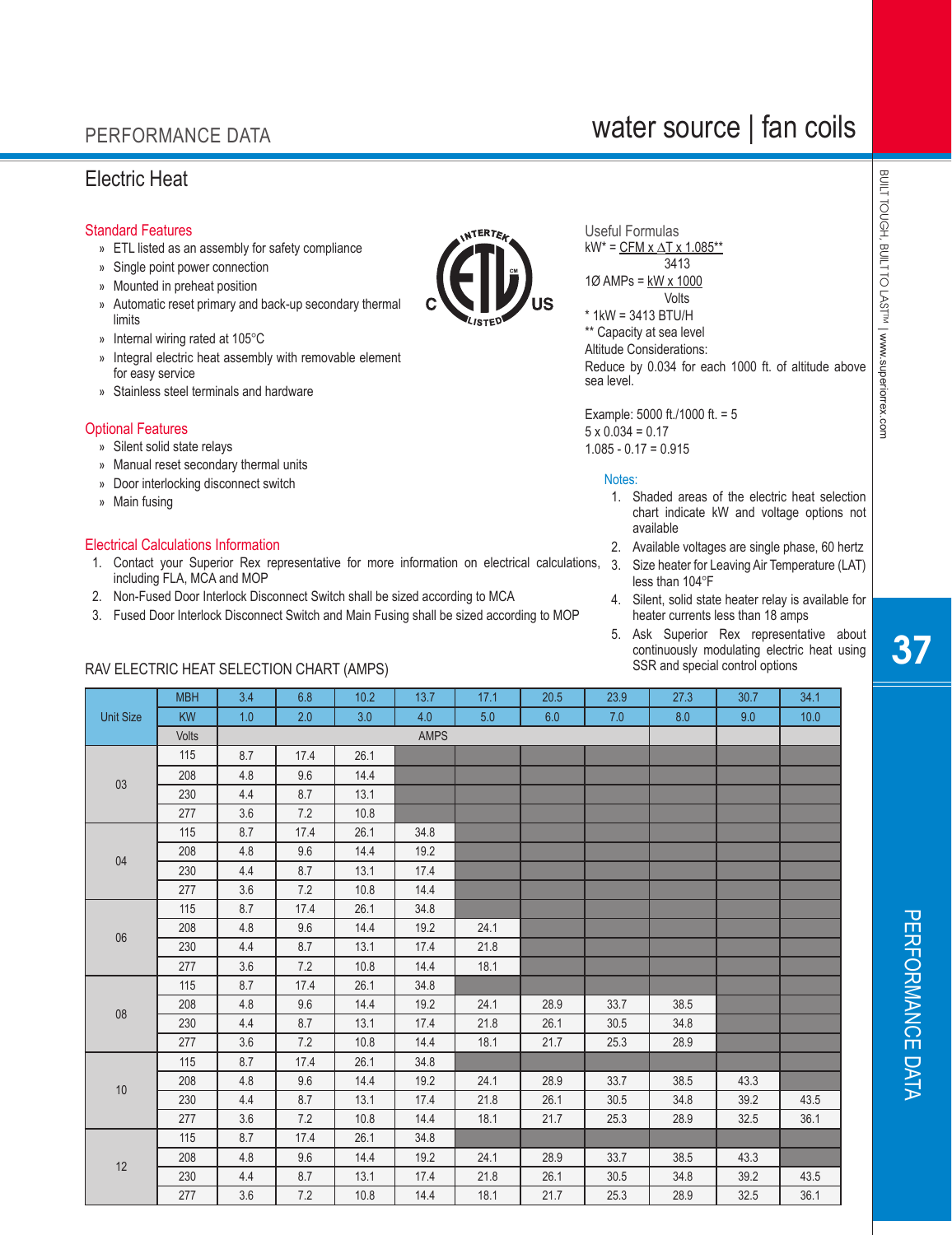# water source | fan coils

Fan Curves Note: Contact Superior Rex regarding EC motor data before project submission













BUILT TOUGH, BUILT TO LAST

™ | www.superiorrex.com

38